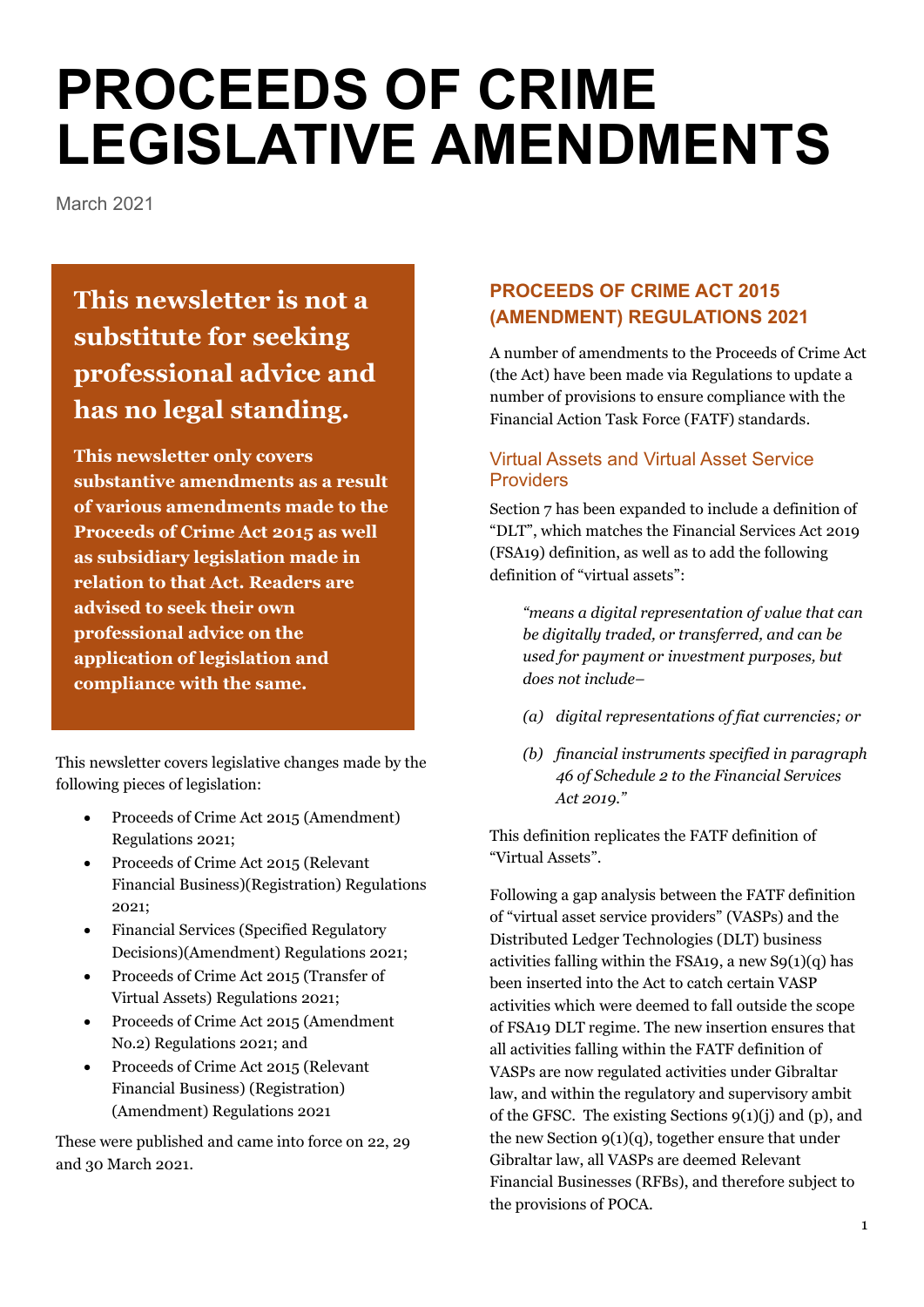The new Section  $9(1)(q)$  brings the following within the scope of the Act:

*"persons that, by way of business, exchange, or arrange or make arrangements with a view to the exchange of−*

- *(a) virtual assets for money;*
- *(b) money for virtual assets; or*
- *(c) one virtual asset for another."*

For the purposes of paragraph (q) above, "money" means−

- (a) money in sterling;
- (b) money in any other currency, or
- (c) money in any other medium of exchange,

but does not include a virtual asset.

Please see the next section of this newsletter on the new registration requirements for certain RFBs.

# Occasional Transactions for Virtual Assets  $(S11(1)(q))$

Any VASP captured under  $S9(1)(j)$ , (p) or (q) of the Act that enters into a business relationship has to conduct Customer Due Diligence in the same manner as any other RFB under the Act (S11(1)(a)).

The de minimis threshold of  $C15,000$ , which triggers a requirement for CDD to be carried out in respect of occasional transactions, is reduced to  $\epsilon_{1,000}$  in the case of virtual asset transactions (newly inserted  $S11(g)$ ). This lower limit also applies to linked transactions which, when aggregated, equal or surpass  $\epsilon_{1,000}$ . There continues to be an overarching requirement to conduct full CDD, irrespective of transaction value, where ML, TF or PF is known or suspected  $(S11(1)(c))$ .

# Timing of verification (S13)

As a result of recent changes to S10 and S11, the timing of verification of CDD has been clarified to include all CDD measures in S10 (meaning of CDD measures) having to be carried out when the duty under S11(1) (application of CDD measurers) is triggered.

# High Risk Third Country (S23)

Clarification is also provided that references in S23(1A) to high-risk third countries are linked to the EU listing of high-risk countries. This is in addition to the existing obligation under S23(1C) to have regard to the level of country risk posed by any country identified within Gibraltar's National Risk Assessment (NRA) as

being high-risk. The concept of a "third country" remains unchanged in S183(5A).

# Developing Technologies (S25A)

The requirement to identify and assess risks of ML, TF and PF has been clarified as also being applicable in respect of developing technologies, for both new and existing products and business practices, prior to the launch of these, effectively expanding the number of risk factors to be considered when identifying and assessing ML/TF/PF risk.

#### Convicted Persons (S30(3))

The list of RFBs where specific mention is made to prevent persons convicted of a relevant offence or their associates from holding a management function in, or being a beneficial owner of, those businesses has been extended in S30(3) to include estate agents and letting agents  $(S9(1)(h))$ , all controlled activities  $(S9(1)(i))$ , as read with FSA19), DLT firms involved in tokenised assets  $(S9(1)(p))$  and those making arrangements with a view to exchange virtual assets  $(S9(1)(q))$ . These are in addition to RFBs previously caught under S30(3), which was limited to auditors, insolvency practitioners, external accountants and tax advisors  $(S9(1)(p))$  and notaries and other independent legal professionals (S9(1)(i)). Other RFBs not specifically mentioned in s30(3) already have equivalent obligations built into the regulatory and legal framework covering their regulation and supervision.

#### Amendment to SBPR

Clarification is provided to remove any ambiguity that may have existed regarding the ability to exchange information between Supervisory Authorities and their counterparts and Law Enforcement Agencies as a result of different terminologies that may exist in other jurisdictions.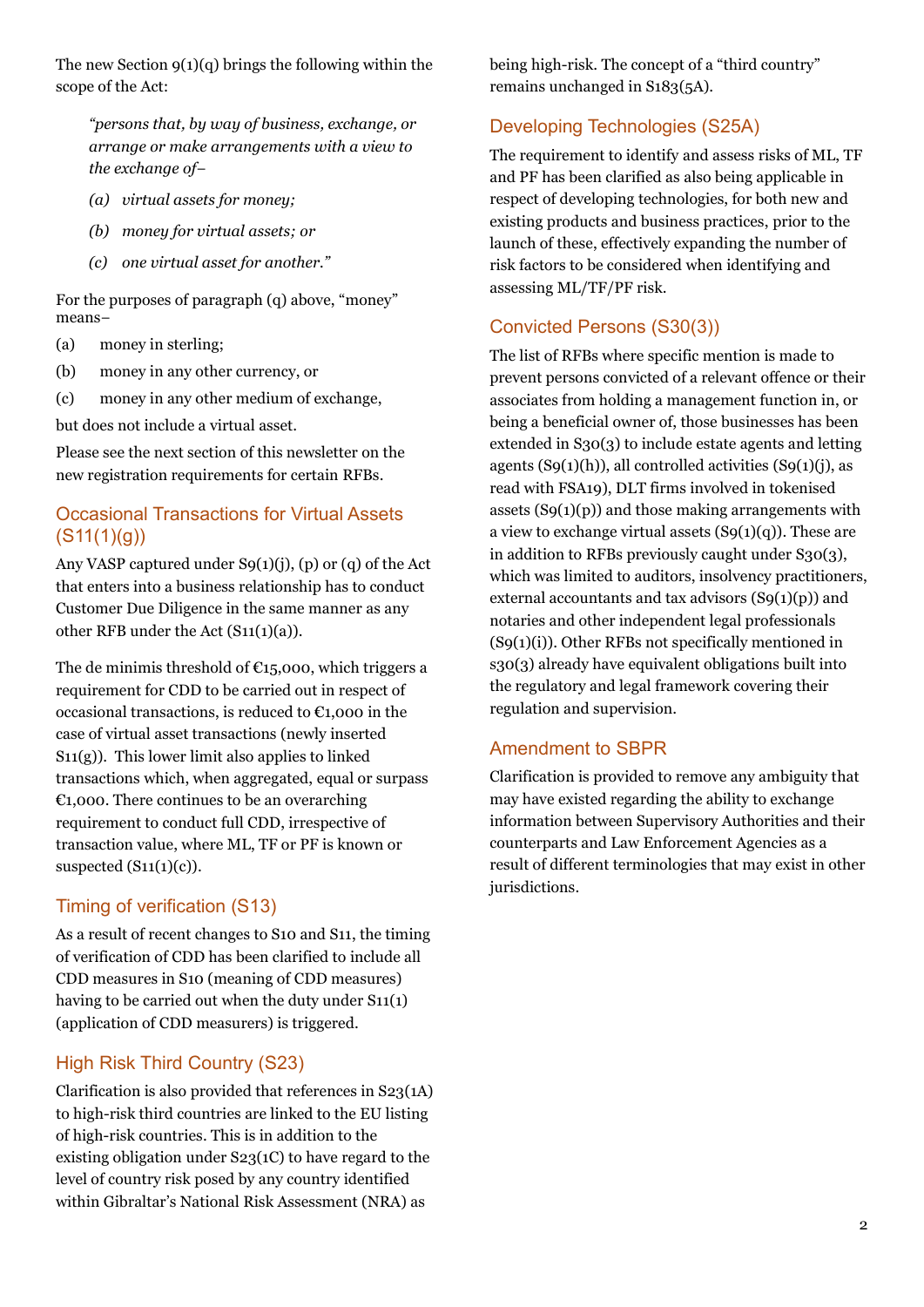# **PROCEEDS OF CRIME ACT 2015 (RELEVANT FINANCIAL BUSINESS) (REGISTRATION) REGULATIONS 2021**

These Regulations (RFBR Regs) impose an obligation on the following businesses to be registered with the Gibraltar Financial Services Commission (GFSC) for the purposes of AML/CFT and CPF supervision;

- external accountants;
- tax advisors;
- undertakings that receive, whether on their own account or on behalf of another person, proceeds in any form from the sale of tokenised digital assets involving the use of DLT or a similar means of recording a digital representation of an asset; and
- persons that, by way of business, exchange, or arrange or make arrangements with a view to the exchange of−
	- (a) virtual assets for money;
	- (b) money for virtual assets; or
	- (c) one virtual asset for another.

This requirement only applies if a particular person (either a natural person or a firm) carrying out any of the above relevant financial businesses is not already subject to supervision by a supervisory authority specified in paragraphs (a) to (d) or (h) of Schedule 2 to the Act. Therefore, if an existing DLT firm is already caught for its DLT activity by the Financial Services Act 2019, there is no need for that business to undergo a separate registration process under these Regulations. Similarly, an Audit Firm that is subject to GFSC oversight will not need to seek a separate registration for its accountancy practice.

Accordingly, if a person is not already subject to supervision, it is now a criminal offence to conduct any of the above four activities without being registered; the offence is punishable with up to 2 years' imprisonment and/or a fine.

The GFSC will set out the registration process and forms that will be required in order to apply for registration under these Regulations and this process will require the applicant to satisfy the GFSC's Fit and Proper Test.

The RFBR Regs spell out the rights of the GFSC to refuse an application, including the imposition of conditions etc. in relation to the application as well as rights of appeal of the applicant. There is no right of appeal against an obligation/decision to refuse an application under  $R7(1)$  or  $R8(1)$ , but decisions to suspend or cancel registrations may be appealed under R10.

The purpose of the RFBR Regs is to ensure that a supervisory authority has full oversight over the activities listed above which are already defined as relevant financial business under S9 of the Act. Powers granted to the GFSC under the RFBR Regs are in addition to the full set of regulatory powers available to the GFSC under the Supervisory Bodies (Powers Etc) Regulations 2017 (SBPR).

It is also worth noting that the GFSC's power in respect of this registration is only limited to AML/CFT and CPF and not the activity being conducted by the registrant. So, for example, the GFSC will not be conducting regulation and supervision of tax advisory or accountancy work, but instead be concerned with the AML/CFT and CPF systems and controls required to be maintained and applied under the Act. Where concerns arise, the GFSC may then use its powers under R9 to suspend or cancel a person's registration.

#### Transitional arrangements

Transitional arrangements are made under R12, providing for existing persons carrying on business as relevant financial businesses referred to in regulation 4(1) to apply for registration within a period of three months of the day on which the RFBR Regs come into operation, and continue their operations without being deemed to be in breach of the RFBR Regs or the Act, until such time as their application is determined.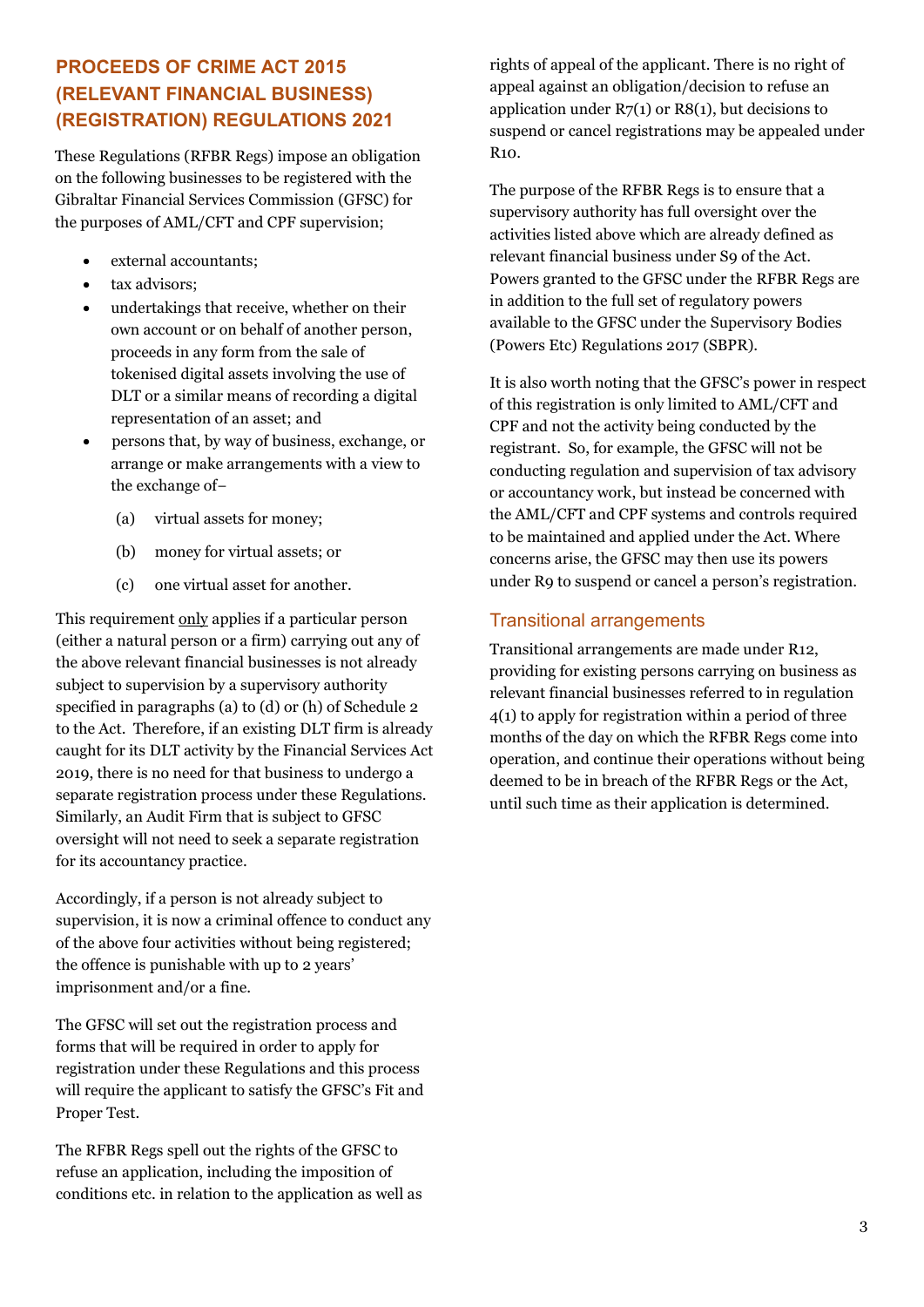# **FINANCIAL SERVICES (SPECIFIED REGULATORY DECISIONS) (AMENDMENT) REGULATIONS 2021,**

These Regulations amend the Financial Services (Specified Regulatory Decisions) Regulations 2020 (SRD Regs) in order to make certain decisions under the RFBR Regs subject to the GFSC's Decision Making Committee (DMC) processes by making them "specified regulatory decisions" within the meaning of s24 FSA19.

Accordingly, in addition to the specified regulatory decisions listed in s24 FSA 19, specified regulatory decisions listed in the SRD Regs have been expanded further and now include:

- the decision to issue a decision notice under R8(5) RFBR Regs, where the GFSC decides to refuse an application;
- the decision to issue a decision notice under R9(3) RFBR Regs, where the GFSC decides to suspend or cancel a person's registration;
- the decision to suspend or cancel a person's registration with immediate effect under  $R9(5)$ RFBR Regs; and
- the decision to publish information under  $R9(7)$ RFBR Regs in respect of any action taken under R9(3) or R9(5) of those Regulations.

The DMC process is not invoked for positive registration considerations under the RFBR Regs.

# **PROCEEDS OF CRIME ACT 2015 (TRANSFER OF VIRTUAL ASSETS) REGULATIONS 2021 AND THE TRAVEL RULE**

These Regulations (TR Regs) deal only with the so called "Travel Rule" of the FATF. The Regulations impose obligations on those RFBs under the Act that deal with the transfer of virtual assets, as defined in S7 of the Act.

A definition of VASP is included in these Regulations which replicates the FATF definition of the same. The only purpose of this definition is to define transactions between RFBs operating in Gibraltar and VASPs operating outside Gibraltar (and not therefore RFBs). It is important to note that this definition has no effect outside the TR Regs, and does not therefore affect Gibraltar's regulation of VASP activity under the FSA19 (and its DLT Framework) and the Act (see above points on how  $s(1)(j)$  as read with the concept of "value" under FSA19, S9(1)(p) and S9(1)(q) of the Act now capture all VASP activity intended to be captured by the FATF definition).

The FATF definition of VASP which has been transposed verbatim into the TR Regs (for maximum alignment with FATF standards), captures any person who conducts, by way of business, one or more of the following activities or operations for on behalf of another person;

- (a) exchange between virtual assets and fiat currencies;
- (b) exchange between one or more forms of virtual assets;
- (c) transfer of virtual assets;
- (d) safekeeping or administration of virtual assets or instruments enabling control over virtual assets; or
- (e) participation in and provision of financial services related to an issuer's offer or sale of a virtual asset.

The definition is convenient, as it highlights that RFBs may send or receive virtual assets to or from other RFBs or persons outside of Gibraltar. For avoidance of doubt, the obligations in the TR Regs apply to RFBs only, but capture situations where those RFBs are transacting with other RFBs, or situations where they are transacting with persons outside of Gibraltar and who are therefore not RFBs.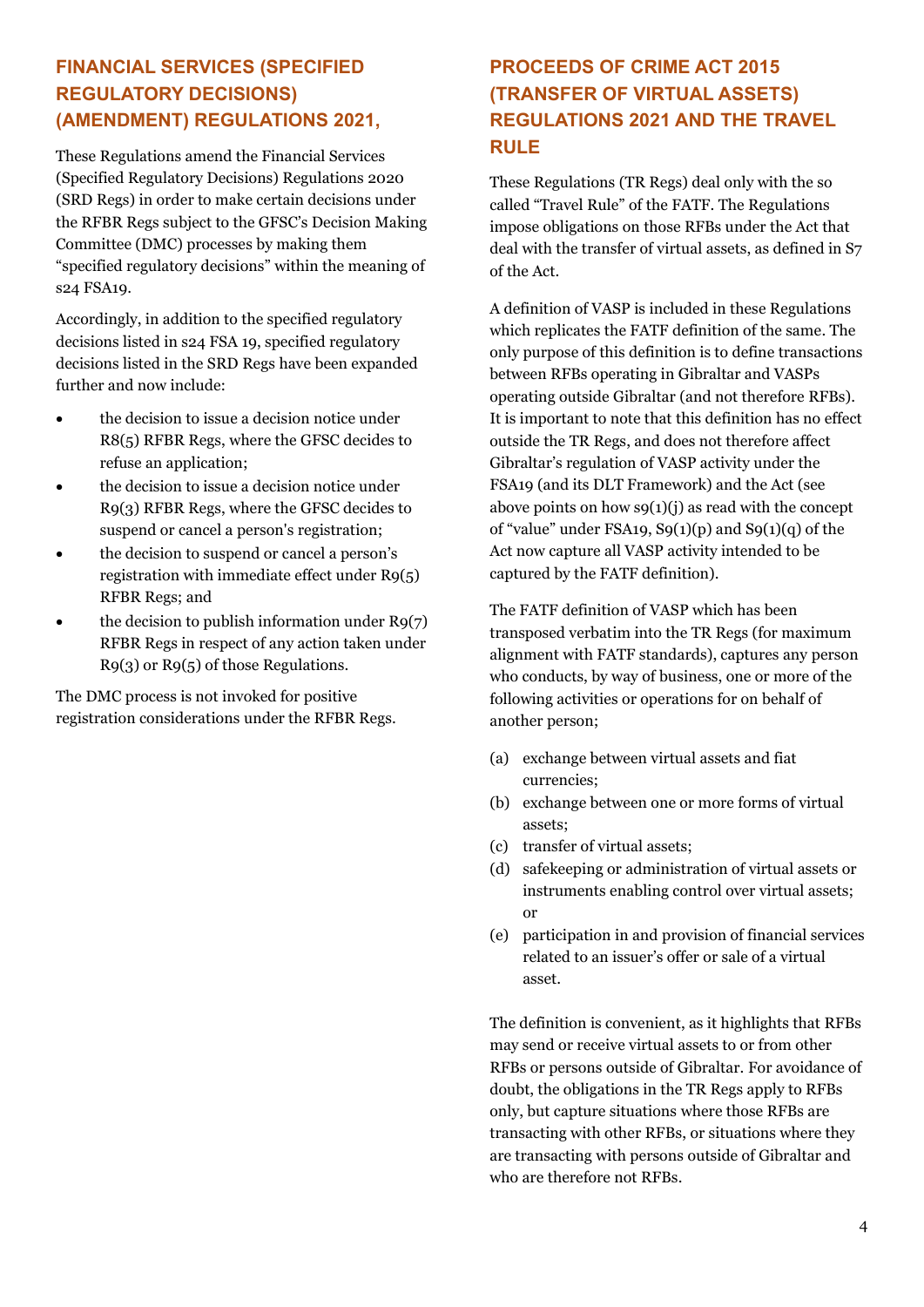# Originator Obligations (R4)

A RFB (known as the "Originator") which acts on its own behalf or on behalf of a customer (in either case, as "payer") that sends virtual assets to a VASP (irrespective of where the VASP is located) needs to obtain and send the following information immediately and securely to that VASP (known as the "Beneficiary");

- (a) the payee's name;
- (b) the payee's virtual asset account number;
- (c) the payer's name;
- (d) the payer's virtual asset account number;
- (e) where the payee or the payer does not have a virtual asset account number, a unique transaction identifier; and
- (f) at least one of the following−
	- (i) the payer's address;
	- (ii) the payer's national identity number;
	- (iii) the payer's customer identification number; or
	- (iv) the payer's date and place of birth.

Nothing in R4 makes it necessary to attach the above information to the transfer itself, and the information can be communicated separately so long as it occurs immediately and using a secure mechanism. The mechanism itself is also not defined in order to offer flexibility to Originator RFBs to use any appropriate technological solutions, as and when these start to become available. Accordingly, the TR Regs are technologically neutral.

The information requirements only apply to virtual asset transfers of  $\epsilon_{1,000}$  or above, using the concept of a "material transaction" as defined in  $R_3(1)$ . It should be noted that there are developing rules constantly evolving surrounding the Travel Rule and this  $\epsilon_{1,000}$ *de minimis* threshold has been adopted as an interim measure pending clarification. To maintain alignment with the evolving international standards, the regulations permit for this amount to be increased or decreased through an order made by the Government and published in the Gazette.

# Beneficiary Obligations (R5)

An RFB (known as the "Beneficiary") that acts on behalf of a customer that receives virtual asset transfers (the "payee") from a VASP with a value of  $\epsilon$ 1,000 or above, has a corresponding obligation to ensure that all the required information is received from the Originator at the time the virtual asset

transfer is received. Additionally, the Beneficiary has the added obligation to verify that the payee's name and, where applicable, the payee's account number stated in the transfer match the Beneficiary's own records.

In the case where a Beneficiary receives a virtual asset transfer from a person other than a VASP (e.g. an unhosted wallet) the Beneficiary must obtain from the payee the name of the payer and at least one of the items listed in (f) above.

Beneficiaries also have to put in place risk-based policies and procedures for the purposes of determining what to do when the information required to be submitted is missing, incomplete or inconsistent with its own records. Here, the Beneficiary has to have systems in place to determine whether to continue with the execution of the virtual asset transfer, reject it or suspend the transfer and then determine what the appropriate follow-up action will be.

The appropriate follow-up action could be the implementation, under the transaction monitoring requirements of the Act, for post-event or real time monitoring, suspending the transfer until the missing or incomplete information is obtained or even considering whether an authorised disclosure under the Act should be made.

#### Intermediary institutions

The TR Regs make no separate mention of RFBs which may act as intermediaries in virtual asset transfers and this is because such institutions will act as both Beneficiary as well as Originator for the transactions and therefore the obligations to obtain and then submit the information, as well as check the information is consistent with its own records, will apply to the intermediary as if they were both Originator and Beneficiary.

# Customer Due Diligence and Record-Keeping Requirements (R6)

An Originator may satisfy its Customer Due Diligence (CDD) requirements under S10 of the Act without necessarily having obtained some of the information required to be sent with a virtual asset transfer (e.g. the payer's place of birth). Notwithstanding this, the requirements imposed by the TR Regs require specific information to be obtained and sent immediately and securely with every virtual asset transfer with a value of €1,000 or above (until such time as that threshold